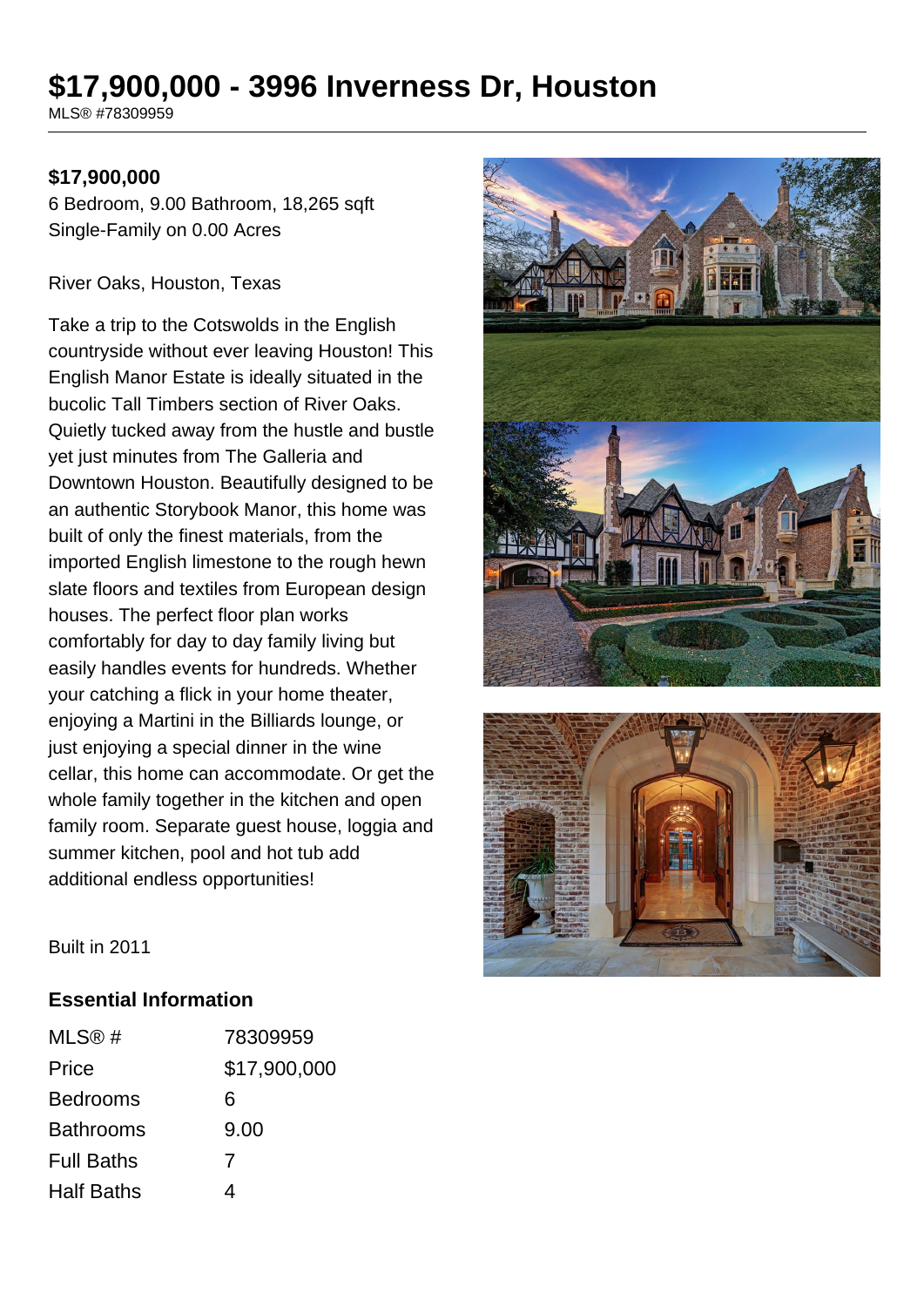| <b>Square Footage</b> | 18,265        |
|-----------------------|---------------|
| <b>Square Footage</b> | 103402        |
| Acres                 | 0.00          |
| <b>Year Built</b>     | 2011          |
| <b>Type</b>           | Single-Family |
| <b>Style</b>          | English       |
| <b>Status</b>         | Active        |

# **Community Information**

| Address      | 3996 Inverness Dr |
|--------------|-------------------|
| Area         | Central           |
| Subdivision  | <b>River Oaks</b> |
| City         | Houston           |
| County       | <b>Harris</b>     |
| <b>State</b> | Texas             |
| Zip Code     | 77019-1004        |
|              |                   |

# **Amenities**

| # of Garages |                                            |
|--------------|--------------------------------------------|
| Garages      | Attached/Detached Garage, Oversized Garage |
| Has Pool     | Yes                                        |
| Pool         | Gunite, Heated, In Ground, Salt Water      |

# **Interior**

| Interior                 | 2 Staircases, Alarm System - Owned, Balcony, Central Vacuum, Crown<br>Moulding, Drapes/Curtains/Window Cover, Dryer Included, Elevator,<br>Fire/Smoke Alarm, Formal Entry/Foyer, High Ceiling, Intercom System,<br>Refrigerator Included, Spa/Hot Tub, Split Level, Washer Included, Wet<br>Bar, Wired for Sound |
|--------------------------|------------------------------------------------------------------------------------------------------------------------------------------------------------------------------------------------------------------------------------------------------------------------------------------------------------------|
| <b>Interior Features</b> | 2 Staircases, Alarm System - Owned, Balcony, Central Vacuum, Crown<br>Moulding, Drapes/Curtains/Window Cover, Dryer Included, Elevator,<br>Fire/Smoke Alarm, Formal Entry/Foyer, High Ceiling, Intercom System,<br>Refrigerator Included, Spa/Hot Tub, Split Level, Washer Included, Wet<br>Bar, Wired for Sound |
| Heating                  | Central Gas, Heat Pump, Zoned                                                                                                                                                                                                                                                                                    |
| Cooling                  | <b>Central Electric, Zoned</b>                                                                                                                                                                                                                                                                                   |
| Fireplace                | Yes                                                                                                                                                                                                                                                                                                              |
| # of Fireplaces          | 6                                                                                                                                                                                                                                                                                                                |
| <b>Fireplaces</b>        | Freestanding                                                                                                                                                                                                                                                                                                     |
| # of Stories             | 3.00                                                                                                                                                                                                                                                                                                             |
|                          |                                                                                                                                                                                                                                                                                                                  |